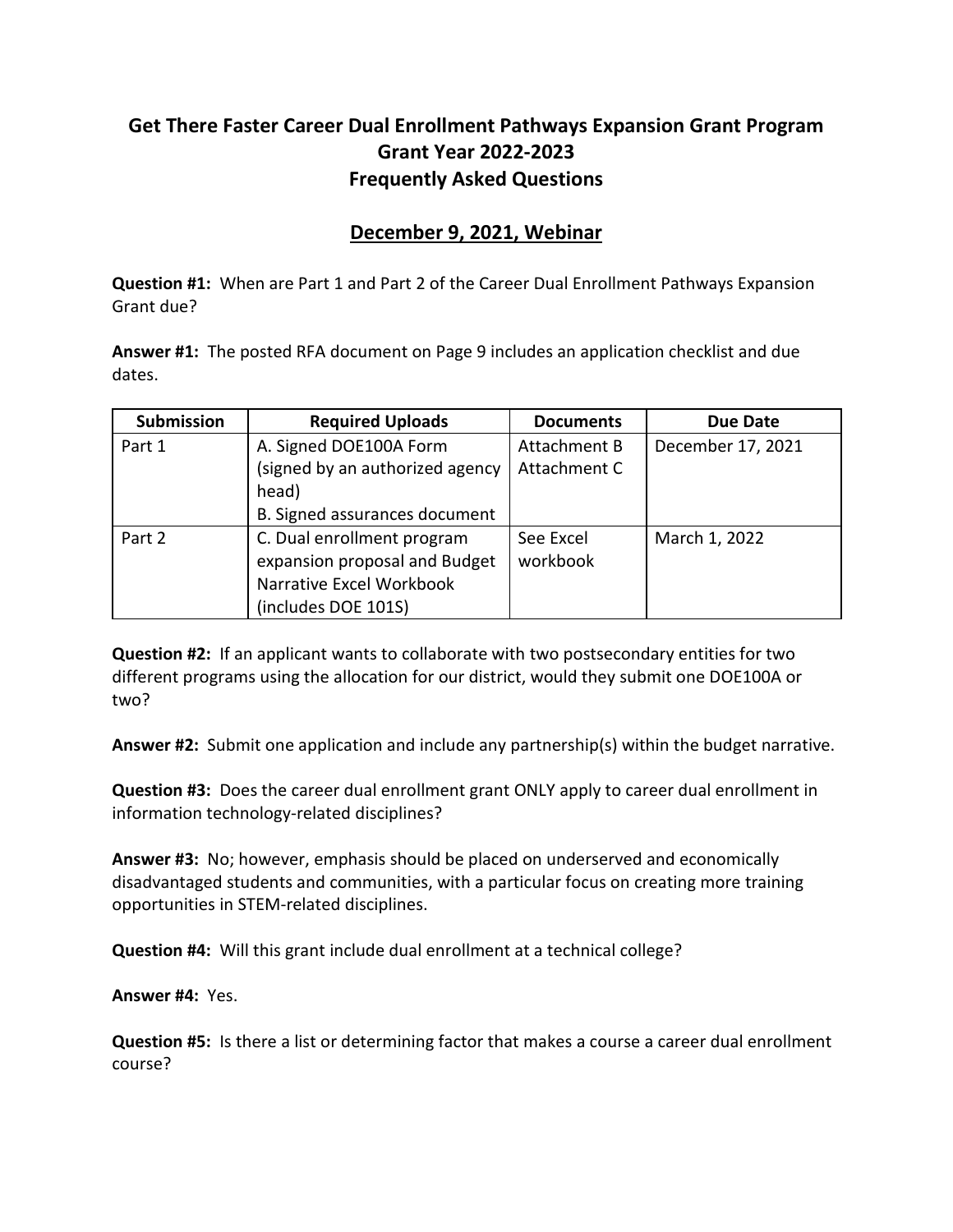**Answer #6:** Yes, for a course to be considered for career dual enrollment, the course must lead to a credential or certification on the Master Credentials List. See the 2021-2022 Master Credential List at [https://careersourceflorida.com/boardroom/florida-credentials-review](https://careersourceflorida.com/boardroom/florida-credentials-review-committee/master-credentials-list/)[committee/master-credentials-list/.](https://careersourceflorida.com/boardroom/florida-credentials-review-committee/master-credentials-list/)

**Question #7:** Does this include apprenticeship programs at community colleges?

**Answer #7:** No, the Career dual enrollment program does not include the apprenticeship program.

**Question #8:** Since the RFA references expansion or new career dual enrollment programs, can these funds be used for existing programs (without specific expansion)?

**Answer #8:** Yes, the grant can be used to expand access to existing career dual enrollment programs or create new career dual enrollment pathways.

**Question #9:** Can the funds for instructional personnel be used for a staff member who works at the district office supporting the career dual enrollment instructional personnel?

**Answer #9:** Yes. Please refer to the grant application on Page 5. This includes a staff member at the district supporting the Career Dual Enrollment program. Please note that a position description is required for any position funded by the grant, and that the program number or CIP is required on each budget line within Tab C, DOE 101S Form.

**Question #10:** Where in the application is the equipment list submission tab?

<span id="page-1-0"></span>**Answer #10:** The application does not include an equipment list. Agencies should not maintain local property inventories for future monitoring.

**Question #11:** Equipment over \$1,000 is generally listed in an Equipment tab. Do we add a tab, or is this not a requirement for the grant?

**Answer #11:** See the [answer](#page-1-0) to Question #10.

**Question #12:** In the RFA, does this mean that costs under \$5,000 is considered non-capital?

**Answer #12:** Yes.

**Question #13:** Can you please confirm that these funds would be provided via pro-rate share to charter high schools who provide CTE?

<span id="page-1-1"></span>**Answer #13:** Charter schools must be included in the local planning and development of priorities for career dual enrollment expansion, but due to the nature of this grant and the requirement that expenditures be limited to the expansion of career dual enrollment pathways,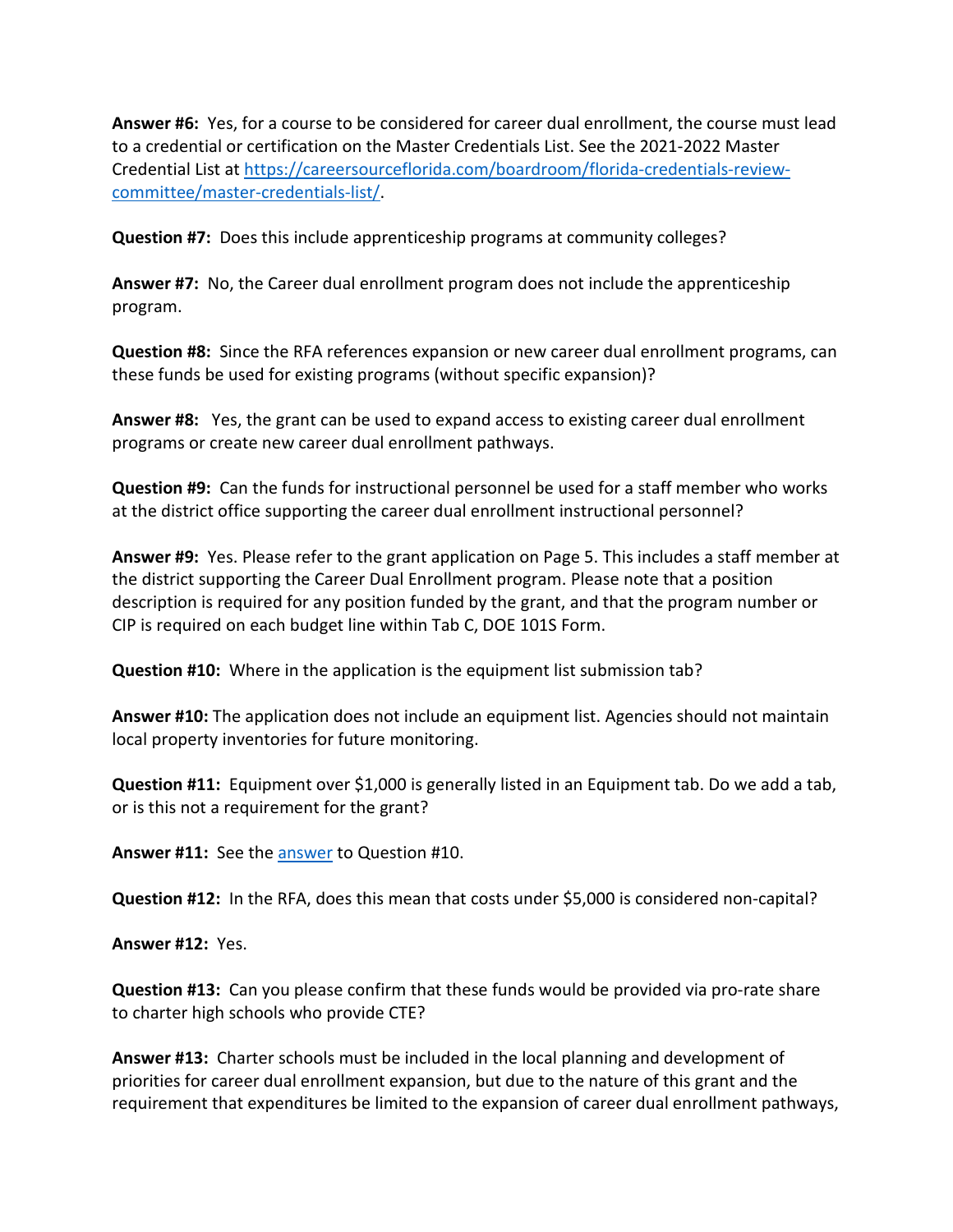a pro-rated share at the school or charter school level may not be possible. It is recommended that agencies work with all schools serving the eligible student population in their district to determine expansion plans for career dual enrollment programs and then allocate resources accordingly. Please note the language on Page 1 of the RFA about an emphasis on serving underserved and economically disadvantaged students and communities.

**Question #14:** To determine charter allocations, which survey or enrollment numbers are we to use?

**Answer #14:** See the [answer](#page-1-1) to Question #13.

**Question #15:** Will the department provide guidance on the formula for determining charter proportional share of the district allocation?

**Answer #15:** The Department does not have the necessary information to determine an allocation at the school level. See the answer to Question #13 for a recommended process to develop internal school level allocations.

**Question #16:** If a system is its own charter local education agency (LEA), do they apply to their sponsoring district for grant funds?

**Answer #16:** Please see page 4 of the RFA, Fiscal Records Requirements and Documentation, which states that the school district will ensure students in charter schools are supported with these grant funds; pursuant to section 1002.33(17)(c), Florida Statutes, school district LEAs shall provide an allocation to all charter schools within its district. See th[e answer](#page-1-1) to Question #13 from the December 9, 2021, webinar, for additional guidance.

**Question #17:** The RFA states that LEAs should provide an allocation to ALL charter schools within the district. Can you please clarify if LEA should only include charter schools serving specific secondary grade levels or offering specific programs – or is it truly all charter schools?

**Answer #17:** If a charter school does not serve students in the eligible population or intend to provide career dual enrollment opportunities to their students, the charter school should not receive an allocation.

**Question #18:** In the event a district does not apply, how can a charter high school, that is not an LEA, participate in this opportunity?

**Answer #18:** If a district declines to apply, the Department will work internally on how to allocate funds to charter schools in the district who seek to expand access to career dual enrollment opportunities.

**Question #19:** Is there any requirement to provide funds to support private schools?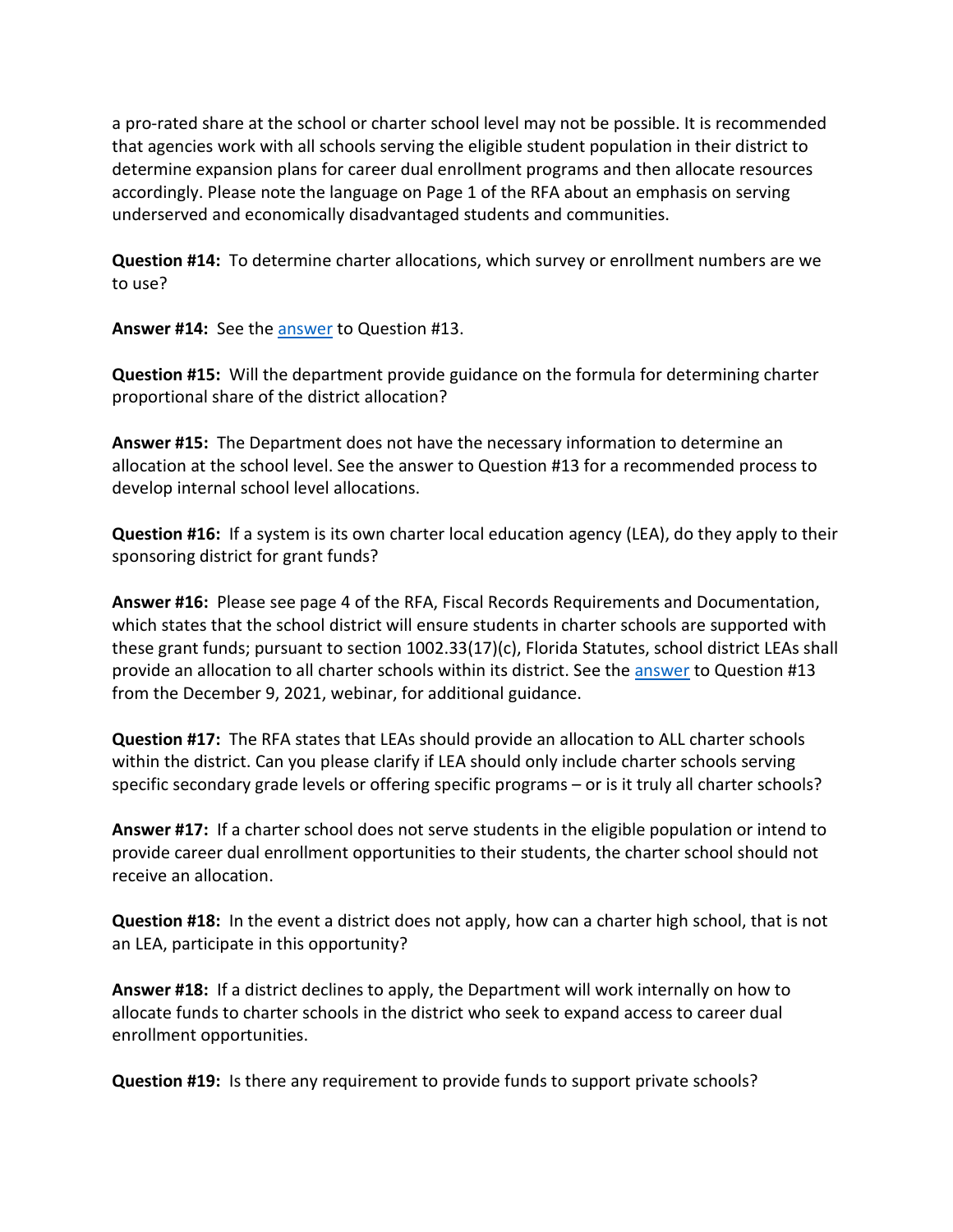**Answer #19:** No.

**Question #20:** Would this be infrastructure at the secondary or postsecondary level?

**Answer #20:** Infrastructure costs could occur at either the postsecondary or the K-12 facility, depending upon how the career dual enrollment opportunity would be delivered.

**Question #21:** Can we provide gas cards for students to attend a postsecondary CTE program?

**Answer #21:** Student transportation is an allowable cost. Appropriate internal controls would need to be in place for an institution to manage this type of process, as this could be subject to potential problems.

**Question #22:** Where do I find the allocation?

**Answer #22:** The allocation is available in Attachment A of the RFA and in the Allocation Chart tab of the Excel workbook.

## **January 19, 2022, Webinar**

**Question #1:** Does classroom furniture (desks and chairs) count as equipment?

**Answer #1:** Yes.

**Question #2:** If we decide to expand career dual enrollment at a local high school, do you have a document that states all the required steps? Current TAP?

**Answer #2:** There is no specific step-by-step document. However, there are resources available on the [Office of Articulation](https://www.fldoe.org/policy/articulation/) website and within the [Florida Statute on Career Dual Enrollment,](http://www.leg.state.fl.us/statutes/index.cfm?App_mode=Display_Statute&URL=1000-1099/1007/Sections/1007.271.html) F.S. 1007.271. If you have specific questions, please email [Articulation@fldoe.org.](mailto:Articulation@fldoe.org.)

**Question #3:** Does there have to be PSAV enrollment for in 2020-2021 and/or 2021-2022 for the program that our secondary program will be dually enrolling with?

**Answer #3:** If there were a brand-new career dual enrollment opportunity, there would not be data for the prior or the current year. Please keep in mind that career dual enrollment is for secondary students enrolled in a postsecondary career education program or course. Secondary programs and courses are not considered dual enrollment.

**Question #4:** Is there a certain amount of the allocation that must be used for charters if they want to participate?

**Answer #4:** See the [answer](#page-1-1) to Question #13 from the December 9, 2021, webinar.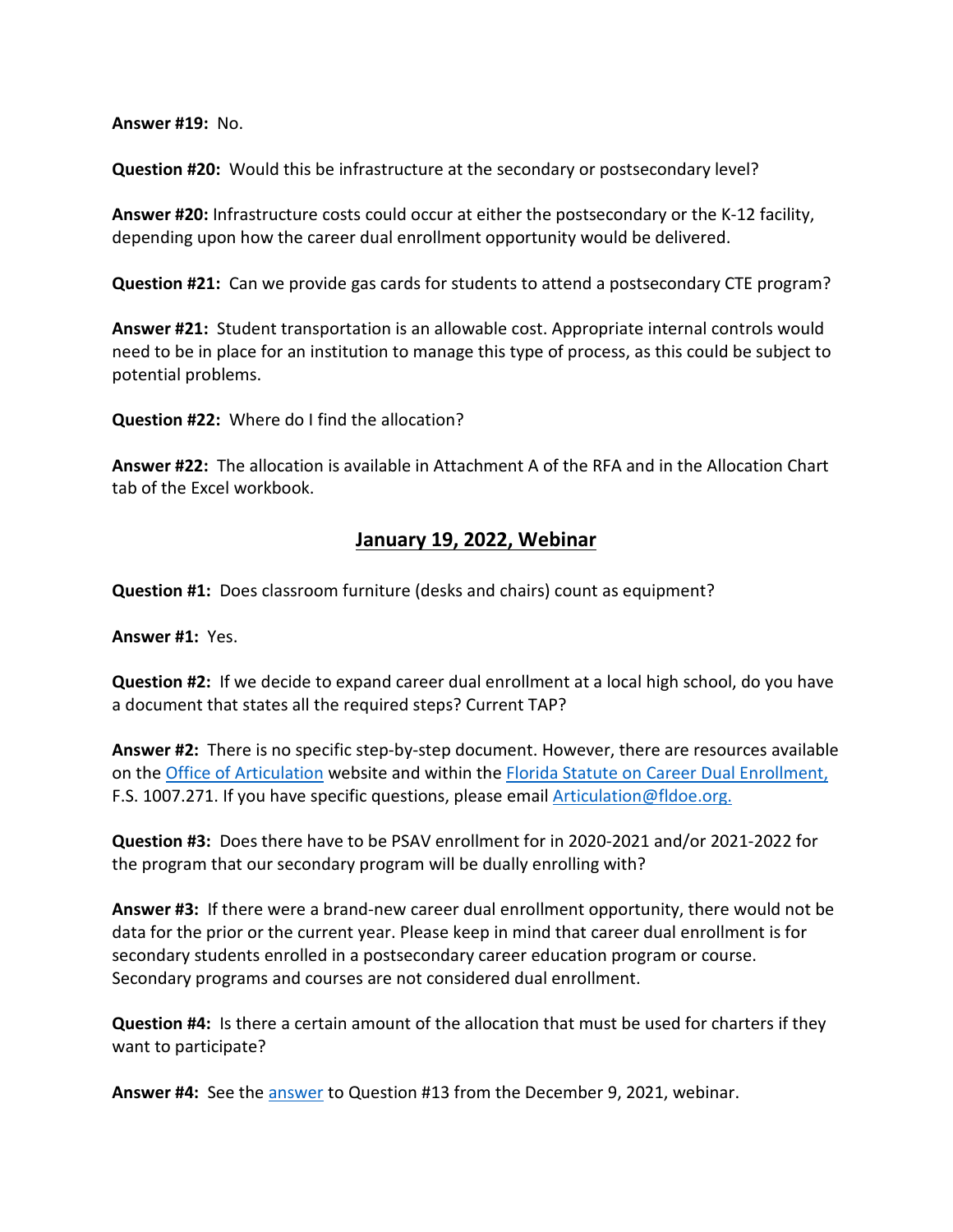**Question #5:** Must the PSAV program have existed in a prior year? In other words, can we start a brand-new PSAV program in 2022-2023 and dually enroll with that?

**Answer #5:** The grant will support new or existing career dual enrollment pathway options.

**Question #6:** If a career dual enrollment program currently exists with a small number of students, and then grows to include a larger number of students, does it qualify as expansion?

**Answer #6:** Yes, expansion is defined as an increase in capacity in an existing program.

**Question #7:** If a charter school requires transportation, the charter school would be responsible for a plan to sustain this transportation after the grant expires. The district would not be liable to continue transport costs after the grant. If the charter school is unable to sustain the transportation costs, can we fund this through the grant?

**Answer #7:** All programs funded should be able to be maintained after the grant period.

**Question #8:** Must a student be enrolled in career dual enrollment to pay for wages for an internship? Could the student be part of an internship the summer before they begin a career dual enrollment program?

**Answer #8:** Yes, these funds are limited to the support of students in a career dual enrollment pathway. No, an internship is a capstone experience and would not be the first course in a career dual enrollment pathway.

**Question #9:** Can a charter school partner with a "private college" to expand career dual enrollment opportunities?

## **Answer #9:** Yes.

**Question #10:** It seems like the best way to include charters is to work with them on the overall plan and include their students in the opportunities offered in the grant. For instance, whatever career dual enrollment opportunities offered in the district from the grant should be offered to the charter students to participate as well.

**Answer #10:** This is a great example of how a district might include charter schools in expanding access to career dual enrollment opportunities for its students. Multiple different methods may be designed to ensure participation of students in charter schools.

**Question #11:** Can you clarify which school levels for charter schools should receive allocations from the district? Only High Schools? Do we include K-8 schools?

**Answer #11:** Dual enrollment opportunities are available to students in grades 6-12; however, most students in career dual enrollment programs are in grades 9-12.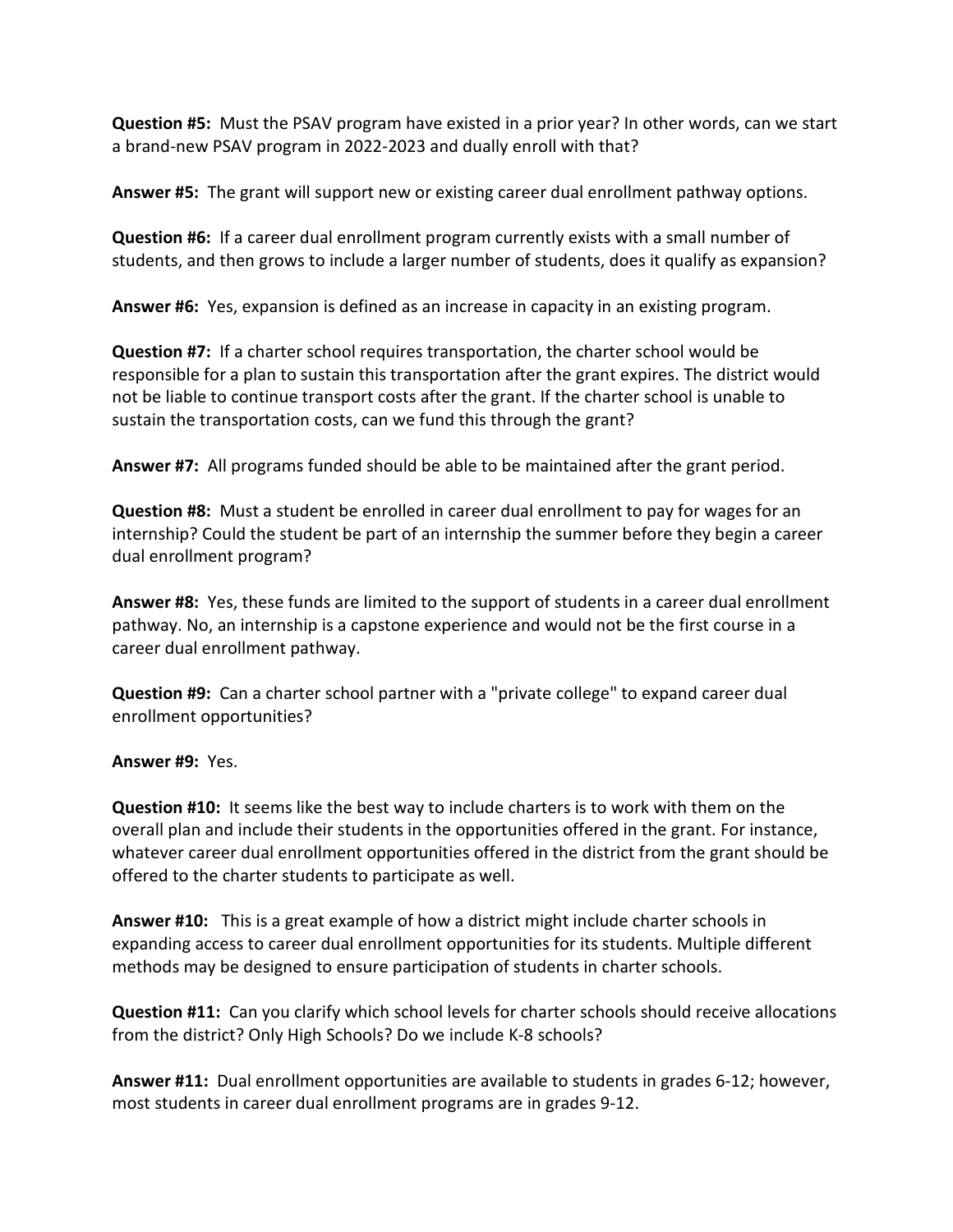**Question #12:** Should the questions in the Excel Narrative be answered by each charter school also?

**Answer #12:** No. The district is submitting a plan for all schools in their district. Where specified, charter school information should be referenced in the narrative. A single Excel workbook will be submitted by each district.

**Question #13:** Did I hear you say that if it is a new program, we can use funds to outfit the lab, including furniture that may be needed to support the equipment and collaboration tables?

**Answer #13:** Yes.

**Question #14:** On the Budget 101S Form, do we list the secondary program or the postsecondary program?

**Answer #14:** Dual enrollment courses are postsecondary courses so the postsecondary program would be listed on Form 101S.

**Question #15:** If using a secondary course for internship, how do we document enrollment if using postsecondary program names?

**Answer #15:** Dual enrollment courses are postsecondary courses so the postsecondary course or program name would need to be documented for enrollment.

**Question #16:** It is not clear from slide if you DO or DO NOT want salary fringe benefits rolled into one line item.

**Answer #16:** Fringe benefits need to be listed on separate lines and should not be combined with salary.

**Question #17:** Does there need to be enrollment in the program in the 2022-23 school year?

**Answer #17:** This would depend upon the type of expansion being proposed and the steps necessary to execute it. There are circumstances under which enrollment in 2022-23 would be expected.

**Question #18:** An allowable expense is "instructional personnel," would that also include a career counselor to work with students, families, schools, and the college to support/advise career dual enrollment?

**Answer #18:** Yes, this would be an allowable expense. Please ensure you clearly document the duties of the instructional personnel in the budget.